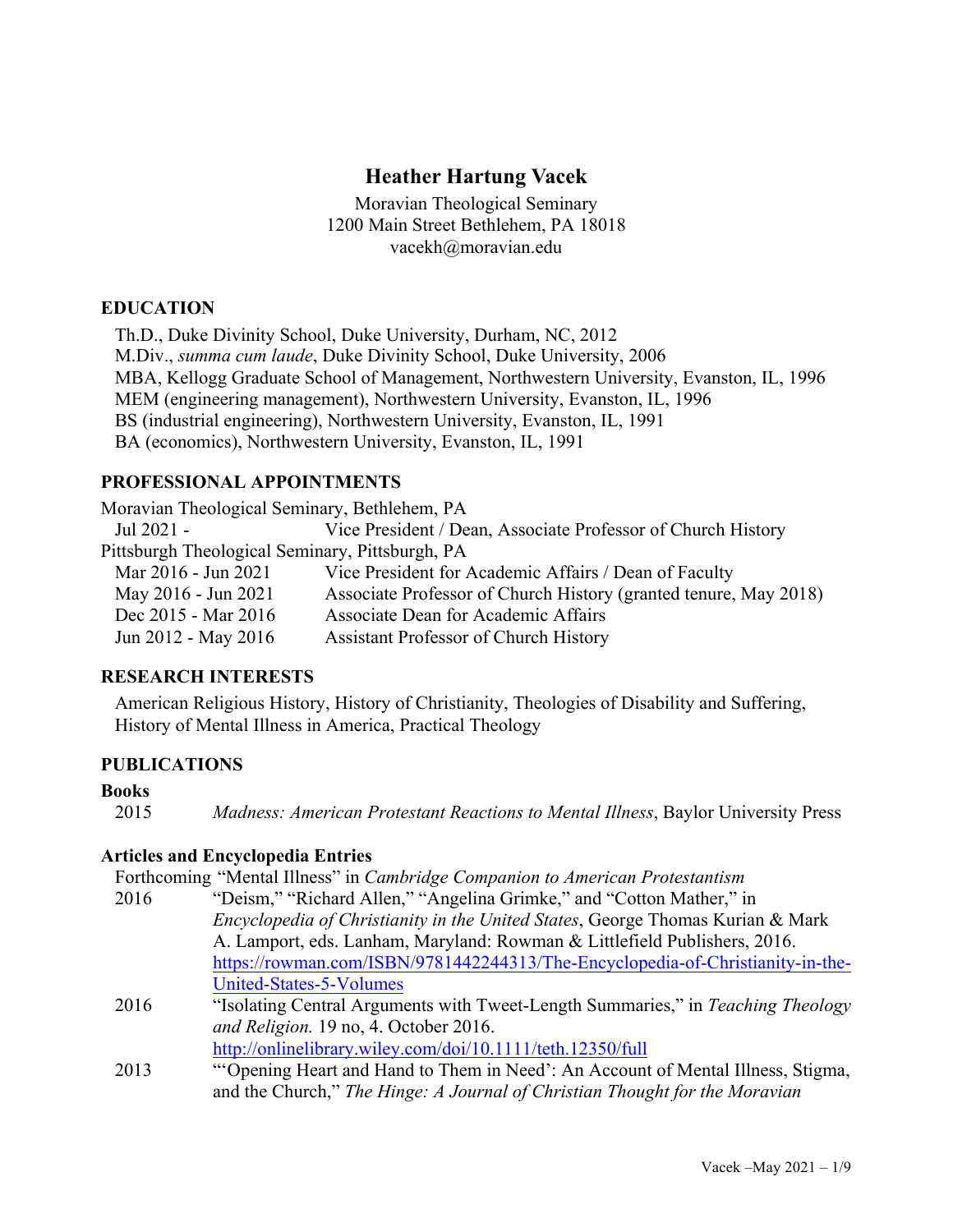*Church* 19 no. 1. (2013): 3-13, 26-27. http://issuu.com/moravianseminary/docs/hinge\_19.1

## **Reviews**

| 2018 | Review of Andrew Scull, Madness in Civilization: A Cultural History of Insanity,                   |
|------|----------------------------------------------------------------------------------------------------|
|      | from the Bible to Freud, from the Madhouse to Modern Medicine (Princeton:                          |
|      | Princeton University Press, 2015) in Journal for Disability and Religion.                          |
| 2017 | Review of Start Talking: A Handbook for Engaging Difficult Dialogues in Higher                     |
|      | <i>Education</i> , University of Alaska Press (2008) in <i>Reflective Teaching</i> , Wabash Center |
|      | for Teaching and Learning in Theology and Religion.                                                |
|      | https://www.wabashcenter.wabash.edu/print-book-review-as-pdf/?id=70483                             |
| 2017 | Review of Transforming Understandings of Diversity in Higher Education:                            |
|      | Demography, Democracy, and Discourse (Engaged Research and Practice for                            |
|      | Social Justice in Education), Stylus Publishing (2016) in Reflective Teaching,                     |
|      | Wabash Center for Teaching and Learning in Theology and Religion.                                  |
|      | https://www.wabashcenter.wabash.edu/print-book-review-as-pdf/?id=70437                             |
| 2016 | Review of Faculty Mentoring: A Practical Manual for Mentors, Mentees,                              |
|      | Administrators, and Faculty Developers, Stylus Publishing (2015) in Reflective                     |
|      | Teaching, Wabash Center for Teaching and Learning in Theology and Religion.                        |
|      | https://www.wabashcenter.wabash.edu/print-book-review-as-pdf/?id=70115                             |
| 2016 | Review of Nadia Bolz-Weber, Accidental Saints: Finding God in All the Wrong                        |
|      | People, Convergent Books (2016) for the Miller Summer Youth Institute Newsletter                   |
|      | http://www.pts.edu/syiblog/?p=772 (Accompanying study guide:                                       |
|      | http://www.pts.edu/UserFiles/File/PDFs/News/Accidental%20Saints%20Reading%2                        |
|      | 0Guide.pdf)                                                                                        |
| 2015 | Review of Paul Peucker, A Time of Sifting: Mystical Marriage and the Crisis of                     |
|      | Moravian Piety in the Eighteenth Century in The Moravian Magazine, November                        |
|      | 2015: 16-17.                                                                                       |
| 2011 | "The History of Gambling," extended review essay in Christian Reflection: a Series                 |
|      | in Faith and Ethics, 40 (2011): 88-93.                                                             |

# **Other Publications**

| 2019 | "Follow Me," Sunday Bulletin Reflection, Moravian Church in North America, June   |
|------|-----------------------------------------------------------------------------------|
|      | 30, 2019. https://www.moravian.org/2019/06/june-30-2019-following-jesus-          |
|      | together/                                                                         |
| 2018 | Lenten Devotional. Pittsburgh Theological Seminary. February 18, 2018.            |
| 2015 | "Be Opened," Sunday Bulletin Reflection, Moravian Church in North America         |
|      | http://www.moravian.org/faith-a-congregations/for-congregations/weekly-moravian-  |
|      | message/weekly-moravian-message-september-6-2015/                                 |
| 2015 | "American Protestants and Mental Illness," Pittsburgh Theological Seminary Blog,  |
|      | http://www.pts.edu/blog/mental-illness-church-response/                           |
| 2015 | "When do Americans Talk About Mental Illness (When do Churchgoers)?"              |
|      | Pittsburgh Theological Seminary Blog, http://www.pts.edu/blog/mental-illness-and- |
|      | church/                                                                           |
| 2014 | "Politics and People of Faith," Pittsburgh Theological Seminary Blog,             |
|      | http://www.pts.edu/blog/politics-people-faith/                                    |
|      |                                                                                   |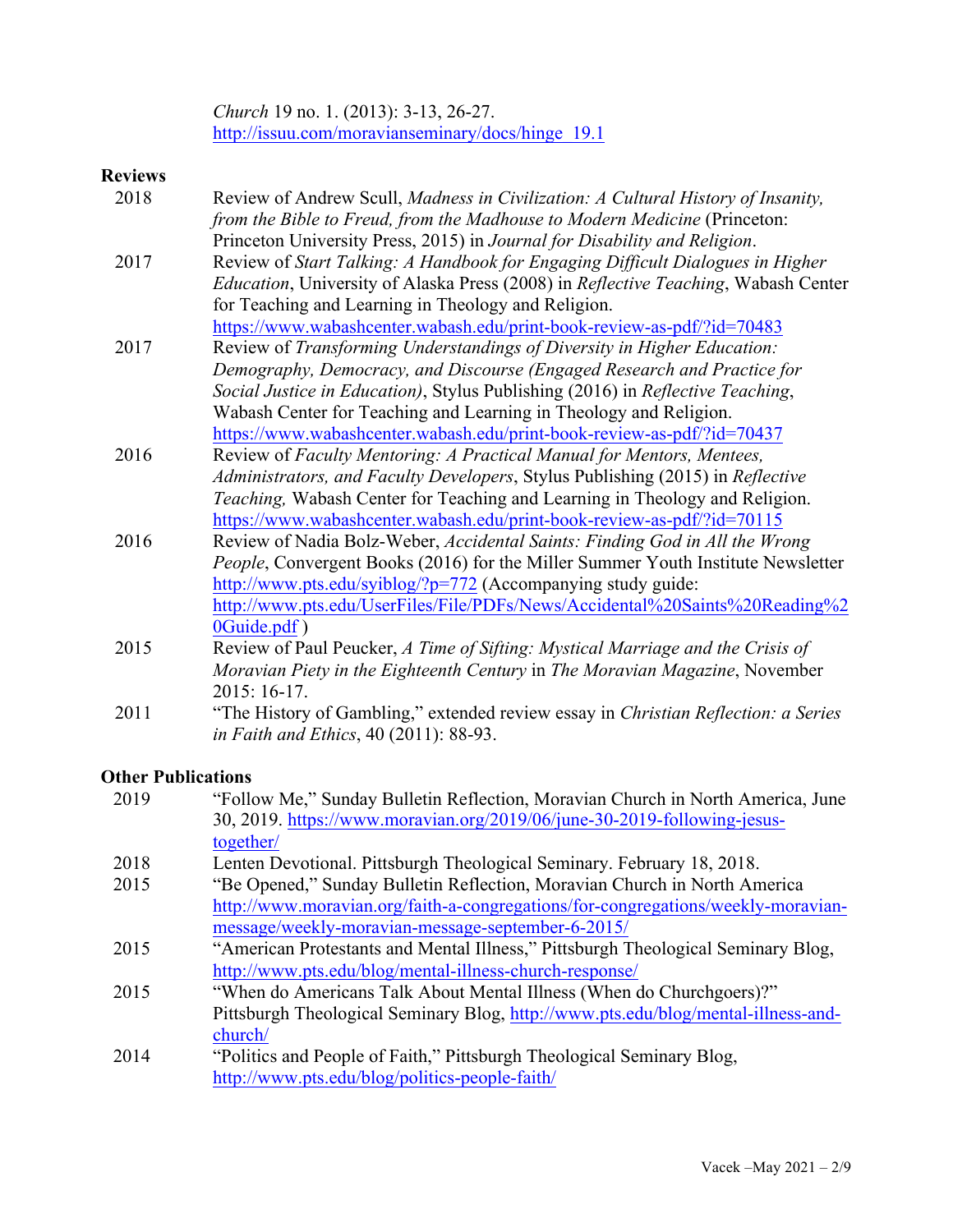## **CONFERENCE PRESENTATIONS**

| 2019 | Panelist, "Formation and the Postmodern Seminary," Association of Theology       |
|------|----------------------------------------------------------------------------------|
|      | Schools, Academic Officer's Conference, Newport Beach, CA, April 10, 2019.       |
| 2018 | Panel Chair, "Roundtable Discussion: Writing Women's Religious Biography,"       |
|      | Conference on Faith and History at American Historical Association Annual        |
|      | Meeting, Washington, DC. January 6, 2018.                                        |
| 2017 | "Madness: Twentieth-Century Christian Responses" at Evangelical Theological      |
|      | Society Meeting, Providence, RI. November 17, 2017.                              |
| 2017 | Panel Chair, "The Multiple Protestant Impulses of American Philanthropy: Shaping |
|      | 20th Century Philanthropic Ideologies and Institutions," The American Society of |
|      | Church History Winter Meeting, Denver, CO. January 7, 2017.                      |
| 2016 | Response to review panel (Susan Dunlap, Duke Divinity School; Jonathan Morgan,   |
|      | Boston University; Marcia Webb, Seattle Pacific University; Joseph Williams,     |
|      | Rutgers) discussing Madness: American Protestant Reactions to Mental Illness at  |
|      | Eastern Regional American Academy of Religion, Pittsburgh, PA. May 7, 2016.      |
| 2014 | Response to panel, "Teaching Church History to People of Faith," Conference on   |
|      | Faith and History Biennial Meeting, Malibu, CA. September 26, 2014.              |
| 2014 | "Protestants and Mental Illness in Twentieth Century America," Walking Together: |
|      | Reimagining Life Together Conference, Houston, TX. February 7, 2014.             |
| 2013 | "Dorothea Dix: Advocate for the Insane, 1830-1865," The American Society of      |
|      | Church History Winter Meeting, New Orleans, LA. January 5, 2013.                 |
| 2009 | "African Americans in Nominally Diverse Congregations," The Society for the      |
|      | Scientific Study of Religion Annual Meeting, Denver, CO. October 24, 2009.       |
| 2009 | "Converting the Unbalanced Mind: Protestant Constructions of Mental Health," The |
|      | Society of Spirituality, Theology and Health, Durham, NC. June 4, 2009.          |
| 2009 | "Converting the Unbalanced Mind: Protestant Constructions of Mental Health" The  |
|      | American Society of Church History Annual Meeting, New York, NY. January 5,      |
|      | 2009.                                                                            |

# **INTERVIEWS**

| 2017 | "Where We've Been (feat. Dr. Heather Vacek)," CXMH interview to discuss<br>Madness: American Protestant Reactions to Mental Illness, |
|------|--------------------------------------------------------------------------------------------------------------------------------------|
|      | https://cxmhpodcast.com/show-notes/2017/3/7/7-where-weve-been-feat-dr-heather-                                                       |
| 2016 | vacek<br>Radio interview to discuss Madness: American Protestant Reactions to Mental                                                 |
|      | <i>Illness</i> , Coastal Daybreak on The Talk Station (WTKF107), Morehead City, NC.                                                  |
|      | November 2, 2016.                                                                                                                    |
| 2016 | Podcast interview to discuss Madness: American Protestant Reactions to Mental                                                        |
|      | <i>Illness</i> with New Books Network, http://newbooksnetwork.com/heather-vacek-                                                     |
|      | madness-american-protestant-responses-to-mental-illness-baylor-up-2015/                                                              |
| 2016 | Podcast interview to discuss Madness: American Protestant Reactions to Mental                                                        |
|      | <i>Illness</i> with The Christian Humanist Profiles Podcast,                                                                         |
|      | http://www.christianhumanist.org/                                                                                                    |
| 2015 | Interview with John Fea, "The Author's Corner with Heather H. Vacek," The Way of                                                     |
|      | Improvement Leads Home: Reflections at the Intersection of American History,                                                         |
|      | Religion, Politics, and Academic Life. https://thewayofimprovement.com/?s=vacek                                                      |
|      |                                                                                                                                      |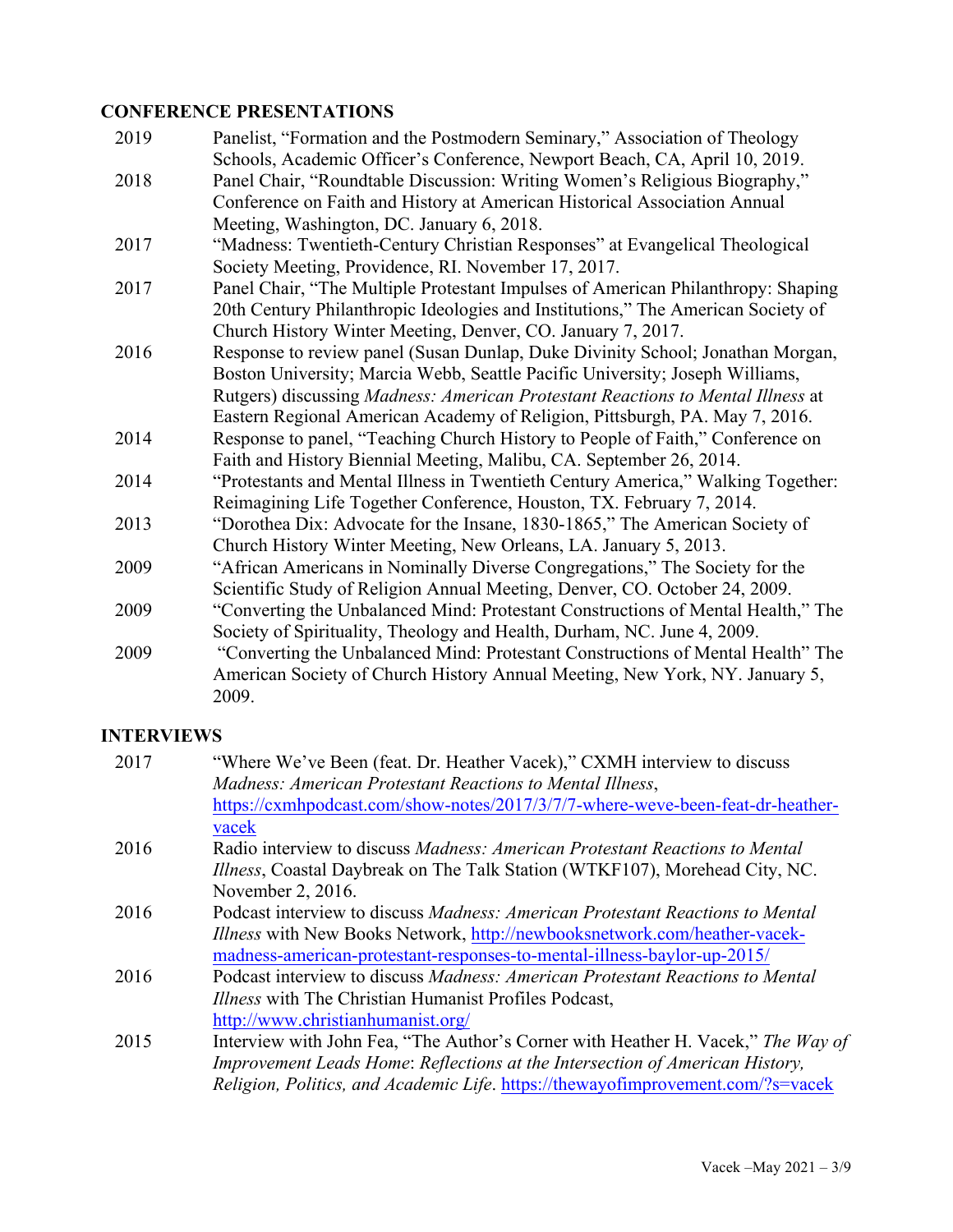# **OTHER SPEAKING ENGAGEMENTS**

| 2021 | "Being the Church: Holy Spirit Empowered," Keynote Lectures, Synod of the<br>Western District, Northern Province, Moravian Church in America, April 22-24,<br>2021.         |
|------|-----------------------------------------------------------------------------------------------------------------------------------------------------------------------------|
| 2020 | "You Can Do This!: The Deanship Amid Institutional Change," Association of<br>Theological Schools School for New Deans, Fall 2020.                                          |
| 2019 | "Hope Amid Suffering: The Church and Mental Illness," 13 <sup>th</sup> Moravian Women's<br>Conference, Winston-Salem, NC, June 21, 2019.                                    |
| 2018 | "Recent History in American Protestant Responses to Mental Illness," Ash<br>Wednesday Gathering, East Liberty Presbyterian Church. Pittsburgh, PA. February                 |
| 2017 | 14, 2018.<br>"Running and Christian Spiritual Practice," Sanctuary Missional Fellowship,<br>Pittsburgh, PA. May 7, 2017.                                                    |
| 2017 | "The Problem of Evil in the Christian Tradition," East Liberty Presbyterian Church,<br>Pittsburgh, PA. March 12, 2017.                                                      |
| 2017 | "The History of the Church and Social Action" at Pittsburgh Theological Seminary<br>Annual Race and Faith Event. January 14, 2017.                                          |
| 2016 | "Do Christians Care?: Twentieth Century Protestants and Mental Illness," One Big<br>Idea: Alumnae/i Days, Pittsburgh Theological Seminary, Pittsburgh, PA. May 25,<br>2016. |
| 2016 | "Abolition in Antebellum America," Fox Chapel Presbyterian Church, Fox Chapel,<br>PA. February 14, 2016.                                                                    |
| 2016 | "(Almost) Everything You Needed to Know about Church History in 45 Minutes,"<br>Third Presbyterian Church, Fox Chapel, PA. January 31, 2016.                                |
| 2016 | "(Almost) Everything You Needed to Know about Church History in 45 Minutes,"<br>Fox Chapel Presbyterian Church, Fox Chapel, PA. January 17, 2016.                           |
| 2015 | "American Protestants and Mental Illness," Third Presbyterian Church, Pittsburgh,<br>PA (2 sessions). September 27 and October 4, 2015.                                     |
| 2015 | "Mental Illness and Ministry in Historical Perspective," Pittsburgh Cleric. April 20,<br>2015.                                                                              |
| 2015 | "A History of American Protestants and Mental Illness," Oakmont Presbyterian<br>Church, Oakmont, PA (2 sessions). March 15, 22, 2015.                                       |
| 2015 | "(Almost) Everything You Needed to Know about Church History in 45 Minutes,"<br>East Liberty Presbyterian Church, Pittsburgh, PA. January 18, 2015.                         |
| 2015 | "Christian Responses to Evil and Injustice," St. Andrew Lutheran Church,<br>Pittsburgh, PA. January 11, 2015.                                                               |
| 2014 | "Abolition in Antebellum America," Sewickley Presbyterian Church, Sewickley,<br>PA. October 12, 2014.                                                                       |
| 2013 | "Maria Weston Chapman: Turning the Other Cheek," Westminster Presbyterian<br>Church, Upper St. Clair, PA. November 10, 2013.                                                |
| 2013 | "A Christian Nation?," Prospective Student Lecture, Pittsburgh Theological<br>Seminary. October 24, 2013.                                                                   |
| 2013 | "Protestant Responses to Mental Illness: A History," (three week series),<br>Westminster Presbyterian Church, Upper St. Clair, PA. February 3, 10, 17, 2013.                |
| 2012 | "A Christian Nation?," Prospective Student Lecture, Pittsburgh Theological<br>Seminary. September 25, 2012.                                                                 |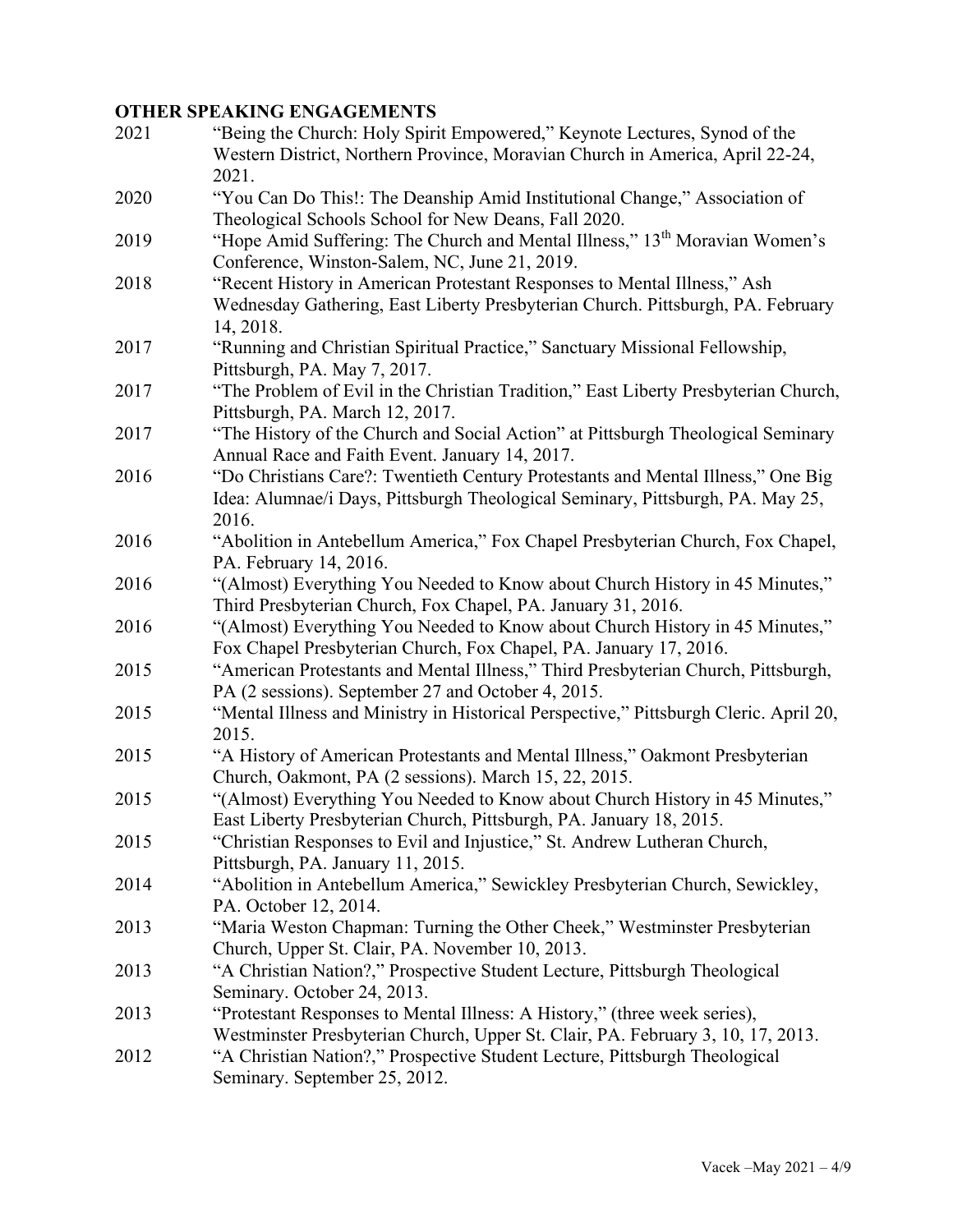| 2011 | "Mental Illness and Congregations," Chronic Illness, Disability, Death, and Loss           |
|------|--------------------------------------------------------------------------------------------|
|      | (course offered by Jane Williams), Moravian Theological Seminary. Bethlehem, PA.           |
|      | October 20, 2011.                                                                          |
| 2011 | "Stigma, Mental Illness, and the American Church," Pastoral Care of Persons with           |
|      | Mental Health Problems (course offered by Warren Kinghorn), Duke Divinity                  |
|      | School. Durham, NC. March 22, 2011.                                                        |
| 2011 | "Moravian Practices of Piety," Religious Utopian Communities (course offered by            |
|      | Thomas E. Frank), Wake Forest University. Wake Forest, NC. January 27, 2011.               |
| 2010 | "Stigma, Visibility, and the Other: Protestants and Disability in 20 <sup>th</sup> Century |
|      | America," Discipleship and Disability (Amy Laura Hall), Duke Divinity School.              |
|      | Durham, NC. October 26, 2010.                                                              |
| 2010 | "Care Giving and Mental Illness," Stephen Ministry Training, White Memorial                |
|      | Presbyterian Church, Raleigh, NC. June 21, 2010.                                           |
| 2009 | "The Problem of Evil: A Christian Perspective," Lay Seminary, Moravian Church,             |
|      | Southern Province, Winston-Salem, NC. November 6-7, 2009.                                  |
| 2009 | "Care Giving and Mental Illness," Stephen Ministry Training, Orange United                 |
|      | Methodist Church, Chapel Hill, NC. May 14, 2009.                                           |
| 2009 | "Care Giving and Mental Illness," Stephen Ministry Training, Highland United               |
|      | Methodist Church, Raleigh, NC. April 7, 2009.                                              |
| 2009 | "Care Giving and Mental Illness," Stephen Ministry Training, Christ United                 |
|      | Methodist Church, Chapel Hill, NC. January 2009.                                           |
| 2009 | "What do Stephen Ministers Say?," Stephen Minister Installation, White Memorial            |
|      | Presbyterian Church, Raleigh, NC. September 2009.                                          |
| 2008 | "Care Giving and Mental Illness," Stephen Ministry Training, White Memorial                |
|      | Presbyterian Church, Raleigh, NC. October 2008.                                            |
| 2008 | "Valiant Women in a Violent World: Moravian Women's Consultation," Moravian                |
|      | Provincial Women's Gathering, Winston-Salem, NC. October 2008.                             |

### **TEACHING**

Pittsburgh Theological Seminary, Pittsburgh, PA

Reformation Church History (Winter 2012-13, 2013-14, 2014-15, 2015-16) Modern Church History (Spring 2013, 2014, 2015) Twentieth Century American Christian Belief and Practice (Winter 2012-13, 2014-15) A Christian Nation? Christianity and Politics (Fall 2012, 2014) American Religious Biography (Fall 2013, 2015) Suffering and Hope in the Christian Tradition (Spring 2015, Spring 2017) Theological Reflections on Ministry (2016-17) Independent Studies History of Anglicanism (Spring 2021) Theology of Suffering (Fall 2020) Trauma, Suffering, and Theology (Summer 2020) Deaf Liberation Theology (Winter 2017-18) Puritan Belief and Practice (Winter 2016-17) History and Theology of the Assemblies of God (Summer 2016) Practical Theology of Suffering (Spring 2016) Asbury and Ministry (Spring 2016) Vulnerability and Ministry (Spring 2016)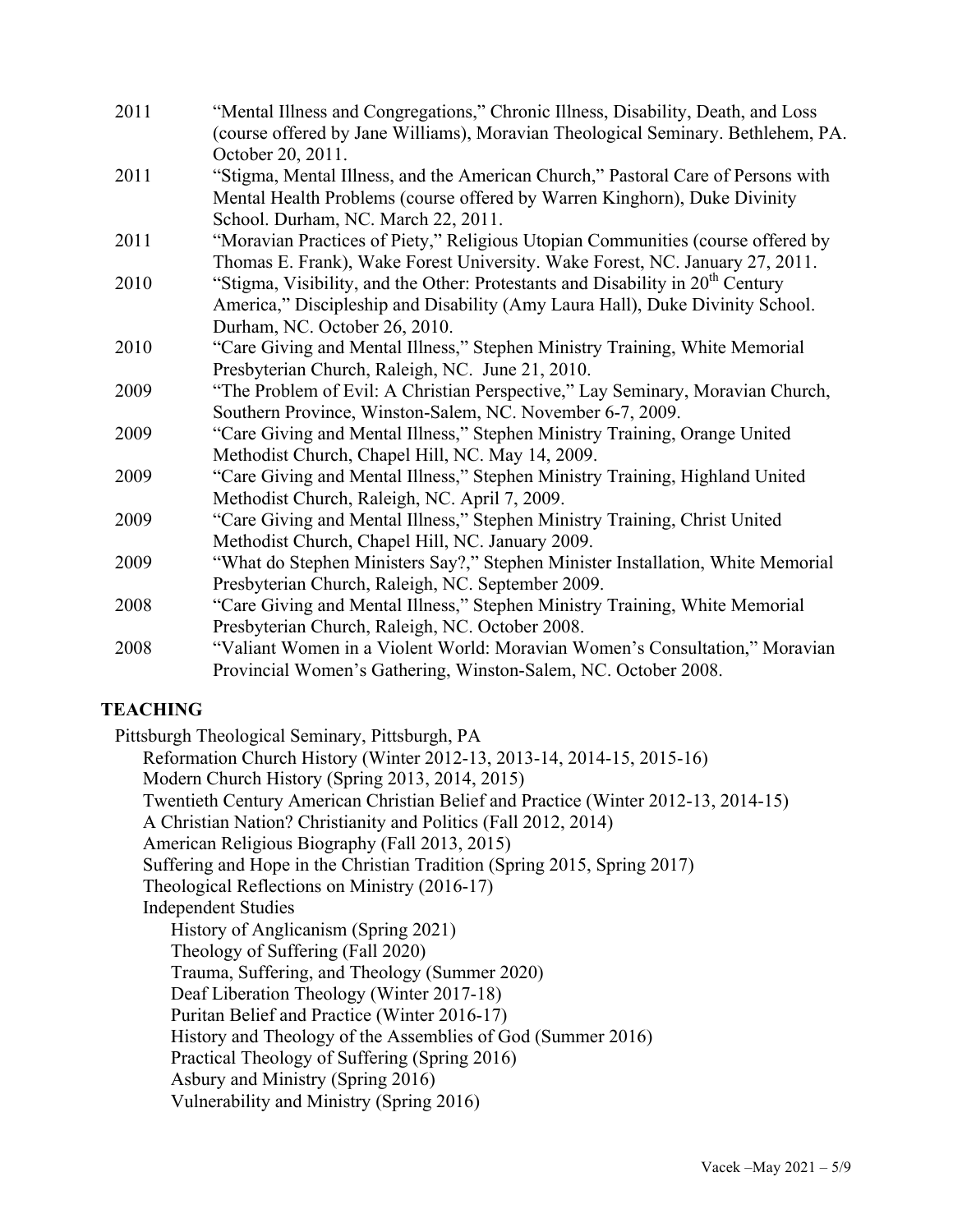Fundamentalism in American Christianity (2015) Sacred Architecture in the Twentieth Century (Fall 2015) The Church and Mental Illness (Winter 2012-13, Fall 2015, Winter 2016-17, Spring 2017) World Mission Initiative Travel Study (Spring 2015 - Vietnam) Election: Foundations & Pastoral Consequences (Winter 2014-15) Christianity and the Civil War (Spring 2014) Disability, Mental Illness, and the Church (Fall 2013) Religion, Politics, and the Millennial Generation (Spring 2012) Disability and Discipleship (Fall 2012) Essays and Theses Valentour Scholarship advisor, "Stigma, Gender, and Visibility" (G. Glasser, 2017) MA Integrative Essay advisor (M. Stewart, 2014; G. Noel-Brown, 2015; T. Armor, 2016. S. Singleton, 2020) MAPS Final Project (N. Pennybaker, 2019; B. Boyer, 2019; D. Sims, 2020; B. Cooper, 2021; T. Pennybaker, 2021) MTS Final Project (K. Reagan, 2020) M.Div. Honors Thesis advisor (B. Phipps, 2014-15) Th.M. Thesis advisor, "Art's Revenge: The Illustrated Obituary of Iconoclasm" (D. Davenport, 2017) D.Min. Thesis second reader, "Psychopharmacology as a Secondary Means of Grace" (S. Mapes, 2017)

### **Other**

Miller Summer Youth Institute, "Christianity and Politics: Was the U.S. Founded as a Christian Nation?" (July 2015)

Continuing Education, "Mental Illness, Stigma, and the Church" (April-May 2015)

### **GRANTS AND FELLOWSHIPS**

- 2018 Co-director, "Formation and the Work of the Dean in the 21st Century," Wabash Center for Teaching and Learning in Theology and Religion (\$28,976).
- 2017 Co-author, Association of Theological Schools Innovation Grant for Pittsburgh Theological Seminary (\$50,000).
- 2017 Co-author, Association of Theological Schools Faculty Development Grant for Pittsburgh Theological Seminary (\$14,882).
- 2014 "Does Suffering Matter?: Integrating Historical Insight about Christian Conceptions of Suffering into the Seminary Curriculum," Wabash Center for Teaching and Learning in Theology and Religion, Summer Fellowship.
- 2011 "Concealed Insanity: Protestant Conceptions of Mental Illness in Modern America," Louisville Institute, Dissertation Fellowship.

### **PROFESSIONAL DEVELOPMENT**

- 2019 Association of Theological Schools, Academic Officers' Conference, April 9-10, 2019.
- 2019 Association of Theological Schools, Women in Leadership Dean's Consultation, April 9, 2019.
- 2019 Association of Theological Schools, Educational Models Faculty Development Forum, April 8, 2019.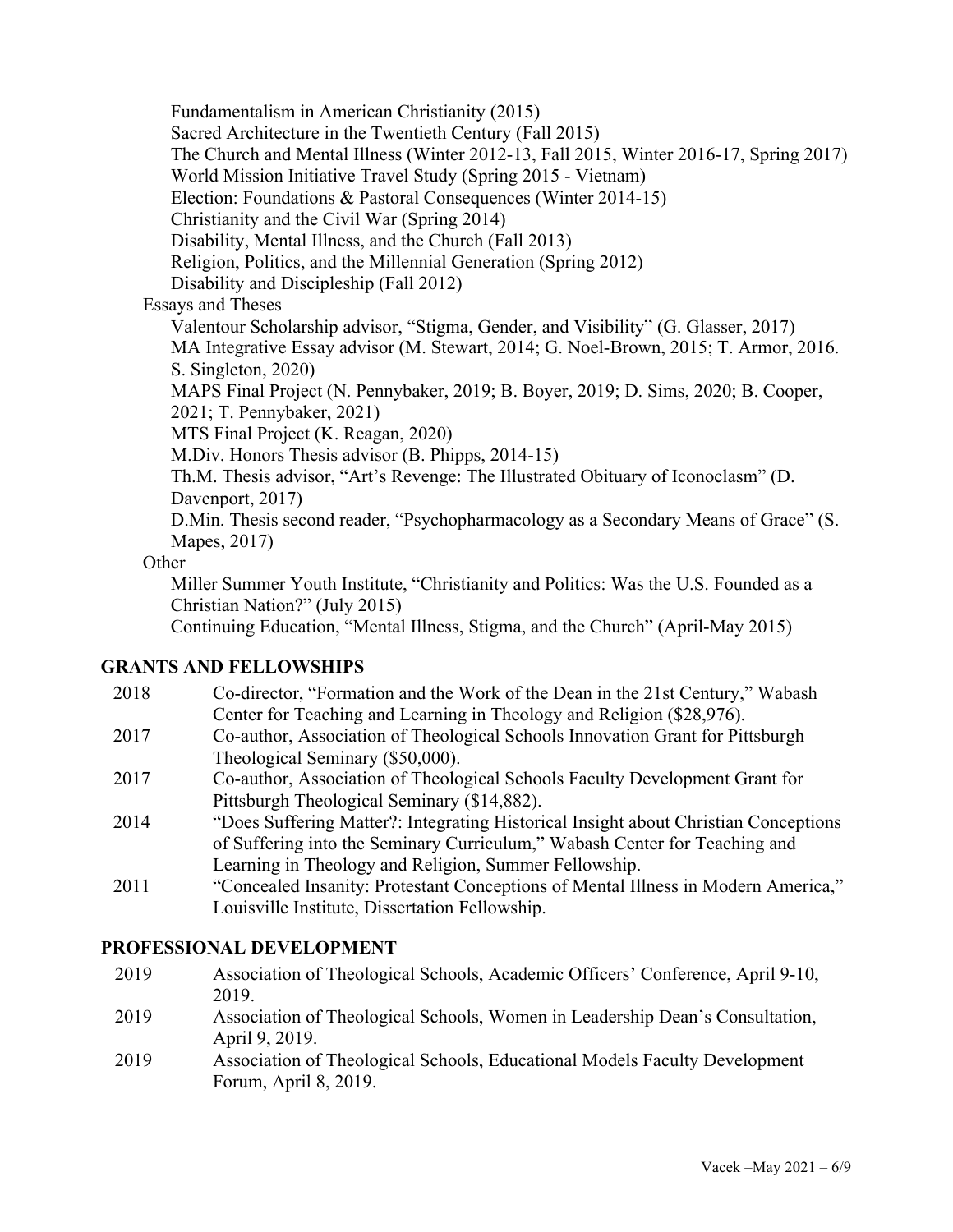| 2019 | Association of Theological Schools, Chief Academic Officers' Conference. June 19,<br>2018.                                                                                |
|------|---------------------------------------------------------------------------------------------------------------------------------------------------------------------------|
| 2018 | Association of Theological Schools, Chief Academic Officers' Conference. June 19,<br>2018.                                                                                |
| 2018 | Association of Theological Schools, Women in Leadership Twentieth Anniversary<br>Celebration, Mentoring Program Finalist. Pittsburgh, PA. February 28 - March 2,<br>2018. |
| 2018 | Association of Theological Schools, School for Peer Reviewers. Pittsburgh, PA.<br>January 15-19, 2018.                                                                    |
| 2017 | Wabash Center for Teaching and Learning in Theology and Religion. 2017-18<br>Colloquy for Theological School Deans. Crawfordsville, IN.                                   |
| 2107 | Association of Theological Schools, Chief Academic Officers' Conference. Orlando,<br>FL. March 16-18, 2017.                                                               |
| 2016 | Association of Theological Schools, Chief Academic Officers' Conference. St.<br>Louis, MO. June 27, 2016.                                                                 |
| 2015 | Association of Theological Schools, School for New Deans. December 14-16, 2015.                                                                                           |
| 2013 | Wabash Center for Teaching and Learning in Theology and Religion, 2013-14 Pre-<br>Tenure Theological School Faculty Workshop. Crawfordsville, IN.                         |
| 2013 | Association of Theological Schools, Roundtable Seminar for Newly Appointed<br>Faculty. Chicago, IL. October 25-27, 2013.                                                  |

# **ACADEMIC SERVICE**

Pittsburgh Theological Seminary, Pittsburgh, PA

| 2017        | Chair, Director of Enrollment and Retention Search Committee                |
|-------------|-----------------------------------------------------------------------------|
| 2017        | Director of Center for Writing and Learning Support Search Committee        |
| 2016-18     | <b>Strategic Plan Oversight Committee</b>                                   |
| 2016        | Chair, Director of Church Planting Initiative Search Committee              |
| 2016        | Co-Chair, Director of World Mission Initiative Search Committee             |
| 2016        | Presidential Inauguration Committee                                         |
| 2015-16     | Search Committee, History of Christianity                                   |
| 2015-16     | Search Committee, Vice President of Finance and Administration              |
|             | 2015-16, 2012-13 Admissions and Standing Committee, Chair (2013, 2015-2016) |
| 2015-16     | <b>Strategic Plan Committee</b>                                             |
| 2015, 2013  | Nominating Committee                                                        |
| 2014-15     | Search Committee, President                                                 |
| 2014        | <b>Faculty Identity Statement Consultation Group</b>                        |
| $2014-$     | Sports and Recreation Club, Faculty Advisor                                 |
| 2013-14     | Academic Affairs Committee                                                  |
| $2013 - 14$ | Chapel Worship Team Mentor                                                  |
| 2012-14     | MA Task Force, Chair (2013-2014)                                            |
| 2013-14     | MA Advisor / MA Director                                                    |
| $2013 -$    | Women's Caucus, Faculty Advisor                                             |
| 2013        | <b>Writing Assessment Taskforce</b>                                         |
| 2013        | Search Committee, Director of Continuing Education                          |
| 2013        | <b>Assessment Task Force</b>                                                |

2013 Employee Life Committee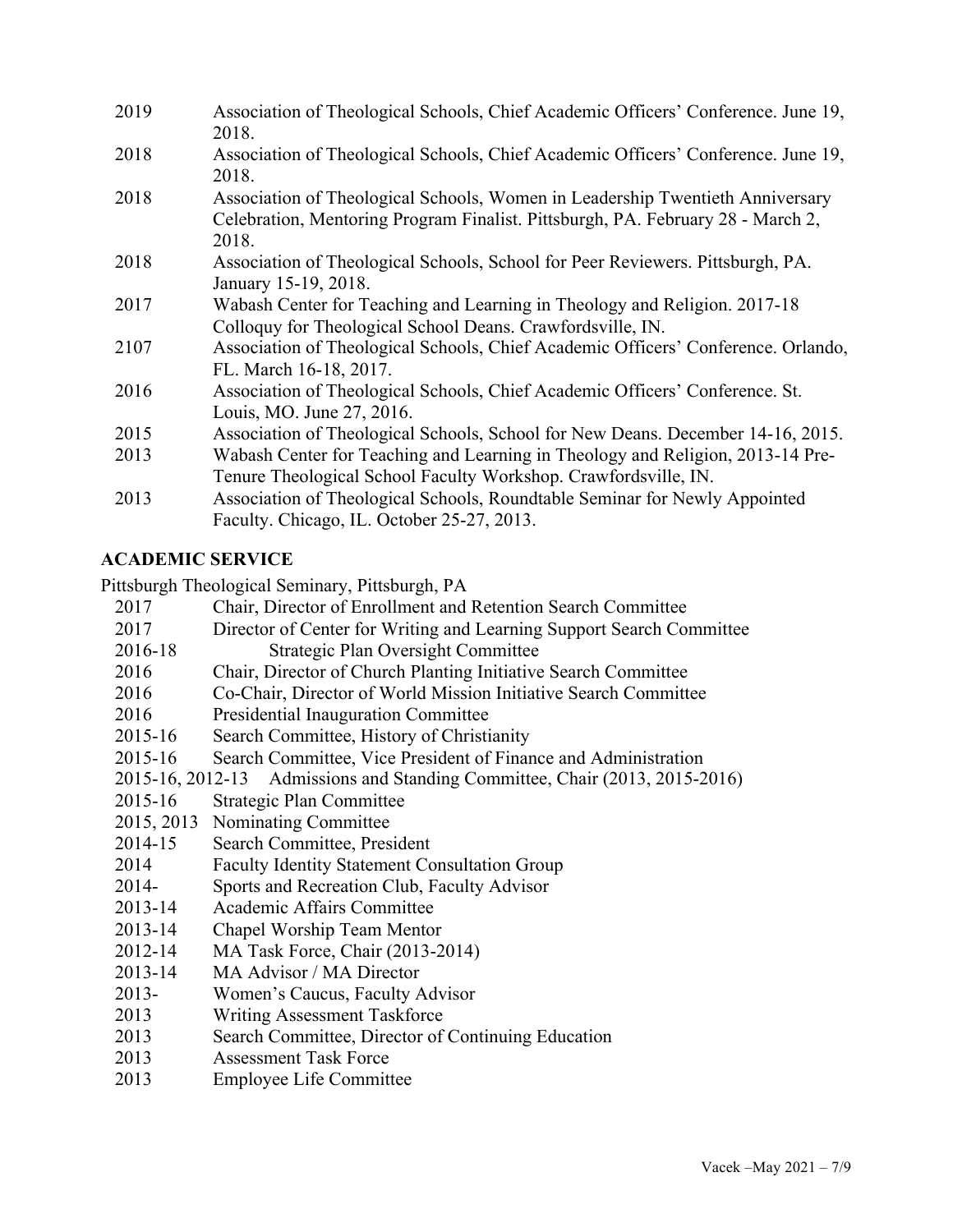Other Academic Service

| 2020      | Association of Theological Schools Commission on Accrediting, Evaluation            |
|-----------|-------------------------------------------------------------------------------------|
|           | Committee, Chair. September 28-October 1, 2020.                                     |
| 2019      | Association of Theological Schools Commission on Accrediting, Evaluation            |
|           | Committee, Chair. September 23-26, 2019.                                            |
| 2019      | Review of book manuscript for New York University Press.                            |
| 2018      | Association of Theological Schools Commission on Accrediting, Evaluation            |
|           | Committee, October 29-November 1, 2018.                                             |
| 2018      | Association of Theological Schools Biennial Meeting, Denver, CO. June 20-22,        |
|           | 2018.                                                                               |
| 2017      | Reviewer, National Survey of Religious Leaders Clergy Survey (M. Chaves, Duke       |
|           | University).                                                                        |
| 2017      | Association of Theological Schools Commission on Accrediting, Evaluation            |
|           | Committee, October 3-5, 2017.                                                       |
| 2016      | Association of Theological Schools, Biennial Meeting, St. Louis, MO. June 28-30,    |
|           | 2016.                                                                               |
| 2016      | Association of Theological Schools Commission on Accrediting, Evaluation            |
|           | Committee. September 19-22, 2016.                                                   |
| 2016-2020 | Conference on Faith and History, Executive Board.                                   |
| 2016      | Editorial Advisory Board Member, Encyclopedia of Christianity in the United States, |
|           | George Thomas Kurian and Mark A. Lamport, eds. Rowman & Littlefield                 |
|           | Publishers, 2016.                                                                   |
| 2014-2017 | American Society of Church History, Council Member, Church History (journal)        |
|           | Relocation Committee (2015).                                                        |

### **CHURCH SERVICE**

Moravian Theological Seminary, Board of Trustees, Bethlehem, PA

2010-2021 Trustee, Chair of Academic Program Committee (2011-2021), Vice Chair of the Board (2012-2021), Student Life and Enrollment Committee, Executive Compensation Committee.

Moravian Church in America, Southern Province

| 2014 | Clergy delegate, Southern Province Synod, Black Mountain, NC. April 3-6, 2014. |  |
|------|--------------------------------------------------------------------------------|--|
|      |                                                                                |  |

- 2012 Ordained deacon in the Moravian Church in America, July 15, 2012.
- 2011-2014 Appointed member, Interprovincial Faith and Order Commission.
- 2008-2010 Appointed member, Ecumenical and Unity Affairs Commission.
- 2008 Delegate, Moravian Women's Consultation, Herrnhut, Germany. June 19-26, 2008.
- 2008 Chaplain, Laurel Ridge Youth Mission Camp, Laurel Springs, NC. June, July 2008.

Selected Preaching

- 2021 Chapel, Pittsburgh Theological Seminary, Pittsburgh PA, May 4, 2021.
- 2020 Opening Convocation, Pittsburgh Theological Seminary, Pittsburgh, PA, September 1, 2020. https://www.youtube.com/watch?v=sJGto1aWpzc&feature=youtu.be.
- 2019 Opening Worship, 13<sup>th</sup> Moravian Women's Conference, Winston-Salem, NC, June 20, 2019.
- 2019 Chapel, Pittsburgh Theological Seminary, Pittsburgh, PA, May 16, 2019.